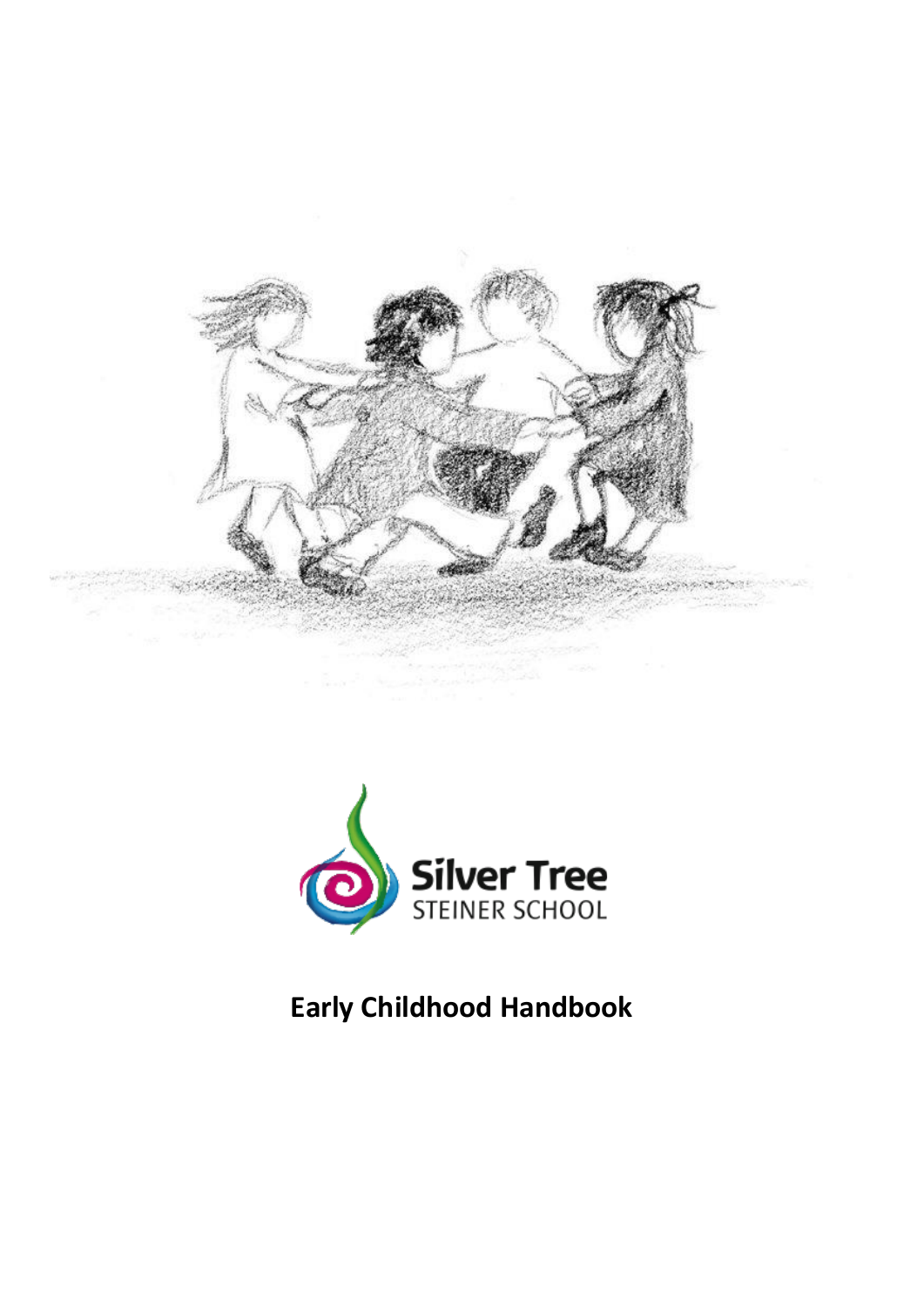<span id="page-1-0"></span>*"The Kindergarten years, [the years before formal schooling] are the most important of all in the education of the child. It is absolutely essential that before we begin to think, before we so much as begin to set our thinking in motion, we experience the condition of wonder."*

*Rudolf Steiner*

Dear Parents,

The years prior to formal schooling are the formative years that are a bridge between home and primary education working with the principles and philosophy of Rudolf Steiner. We strive to create an environment where the imagination, creativity and inner-will of your child will flourish.

Until the age of seven, children learn primarily through imitation. With this in mind, our programs aim to create a warm and loving homelike environment with rhythmic repetition where children feel comfortable and secure.

Our days consists of a flow of physical, social and artistic activities. Children have the opportunity to enjoy domestic tasks such as baking, washing and gardening. This participation enables the child to imitate purposeful adult work and be involved in real life activities.

We strive to provide an education that maintains a dream-like quality, deepening the child's innate sense of wonder, and developing an awareness of the world through play, which is the foundation of formal education. If they experience beauty, goodness and truth in their activities and surroundings, they will grow with a sense of quality in all they do. Thank you for entrusting your child into our care.

# *The Early Childhood Teachers*

*(This booklet is a supplement to the Silver Tree Steiner School Parent Handbook.)*

**"If a child has been able to play, To give up their whole living being to the world around them, They will be able in the serious tasks of later life, To devote themselves with confidence and power, To service the world."**

*Rudolph Steiner*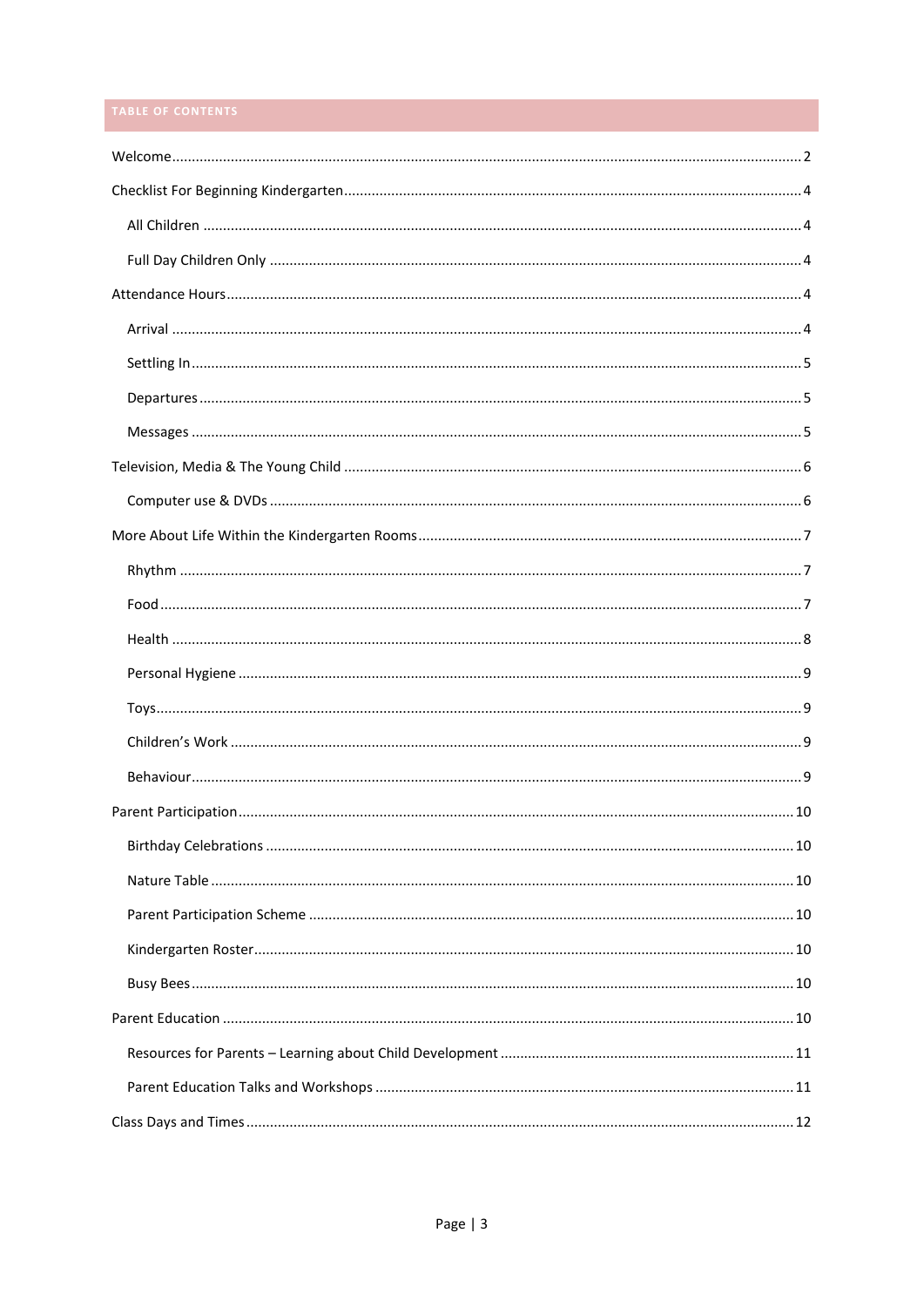# <span id="page-3-0"></span>**CHECKLIST FOR BEGINNING KINDERGARTEN**

To fully enjoy our program, your child will require the following items:

#### <span id="page-3-1"></span>ALL CHILDREN

- Clothing
	- Plain comfortable clothes as per Dress Code in the *School Handbook*.
	- Small school bag, with no advertising or TV characters. These can be purchased from the School Shop. Please clearly label with your child's name.
	- Hat legionnaire or wide brimmed these can be purchased at any uniform store or at the School Shop. These can be left at school. Please clearly label with your child's name.
	- Covered shoes with good grip for outside play (NO Crocs or thongs). Velcro shoes are ideal as the children are more able to put these on and take them off by themselves.
	- Spare clothes. Please pack at least two full sets of spare clothes for your child every day, including underwear and socks.
	- In winter, please provide soft soled, slip-on, plain indoor shoes. These are of your own choice, but if required, can be ordered through Sun Shadow Slippers at [www.sunshadowslippers.com.au.](http://www.sunshadowslippers.com.au/)
	- In winter, please ensure your child wears multiple layers of warm clothing including singlets and warm socks.
	- In winter, please ensure your child has a pair of gum boots and raincoat to wear outside in the wet weather.

# <span id="page-3-2"></span>FULL DAY CHILDREN ONLY

 Lunch - Children who stay until 3.15pm (Rainbow children and Kindy Care children) need to bring a healthy lunch from home. A zippered and insulated lunch bag (again, with no advertising or TV characters) to store lunch in, which will keep their food fresh and ant-free. *Lunch boxes are stored inside but are not refrigerated – please pack ice-packs as appropriate.*

ALL ITEMS MUST BE CLEARLY LABELLED WITH YOUR CHILD'S NAME.

# <span id="page-3-3"></span>**ATTENDANCE HOURS**

The children's school day begins at 8.30am. It is very important that children are on time. Prior to the doors opening we ask that your child and their siblings wait quietly with you. Please respect that prior to 8:30, the teacher is involved in vital preparation time.

# <span id="page-3-4"></span>ARRIVAL

Adults should only leave once the Kindergarten Teacher is present.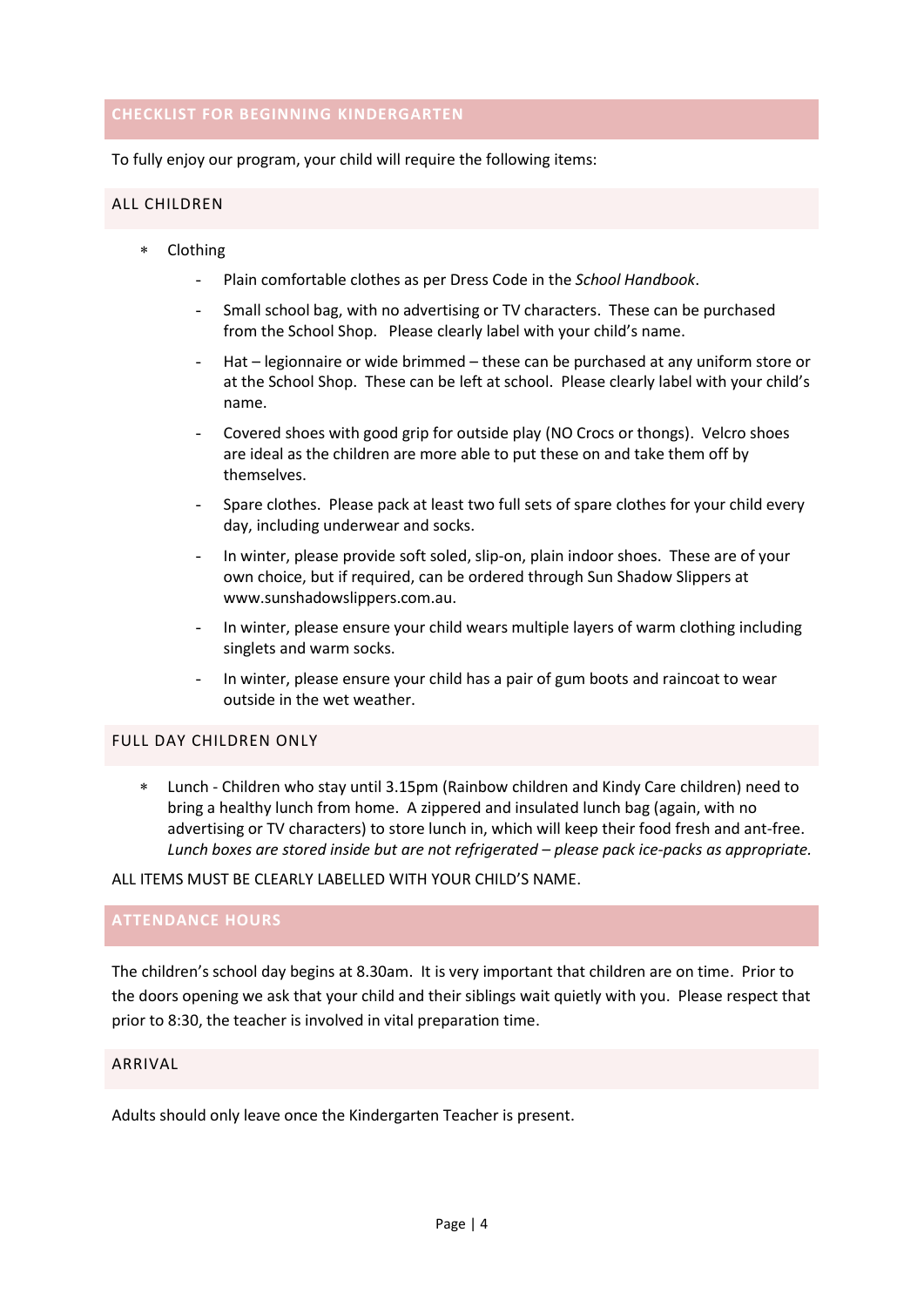*Punctuality* - Please be punctual as it can be very disturbing for some children to arrive late and feel that everyone else has started without them. Help your child to settle in and then leave with a confident goodbye.

# <span id="page-4-0"></span>SETTLING IN

The first week of school can be an anxious time for both the parent and child. We try to make this transition away from home as gentle and positive as possible. With this in mind we offer a few suggestions and comments that you may find useful.

Children like order and routine so try to establish your school routine as quickly as possible.

- Give yourself plenty of time in the morning so your child does not feel rushed and unsettled.
- Say goodbye in a cheerful and loving way. Don't cling, however hard it may be. If you say "the last kiss", mean it.
- Please consider that your feelings and misgivings can interfere with your child's adjustment. Once you have made the decision that this is the school you would like your child to attend, be secure in the knowledge that you are leaving them in a safe and caring environment and show your child you are confident that s/he will have an enjoyable day and be happy.

All children need to feel secure and begin school with a positive experience to enable them to become successful learners. Even though we work with a strong daily rhythm that provides security and reduces anxiety, sometimes this is not enough for some children. If your child is unable to stay at Kindergarten without you, the teacher will suggest strategies to enable a successful separation to occur.

Due to the impact on your child and the rest of the group, if your child has not settled into Kindergarten successfully by the end of Term 1 without your presence, we will need to discuss if your child is ready to attend Kindergarten.

# <span id="page-4-1"></span>DEPARTURES

Children will not be dismissed into the care of Primary school-aged children. Please collect your child on time as children can become distressed when they have to wait for parents. Please take your child's hand and walk with them to the car-park.

*Reminder:* **Playground equipment is not to be used before and after school. The area should be vacated promptly in the afternoons as staff need to prepare for next day set-up.**

# <span id="page-4-2"></span>MESSAGES

Once the children have begun to arrive, the Kindergarten Teachers' time is devoted to the children and helping to set the mood for the day. If there is an urgent, very important message to pass on to your Kindergarten teacher in the morning, then please do so. However, if your message for your teachers is not urgent, please speak with the Kindergarten Assistant or Reception.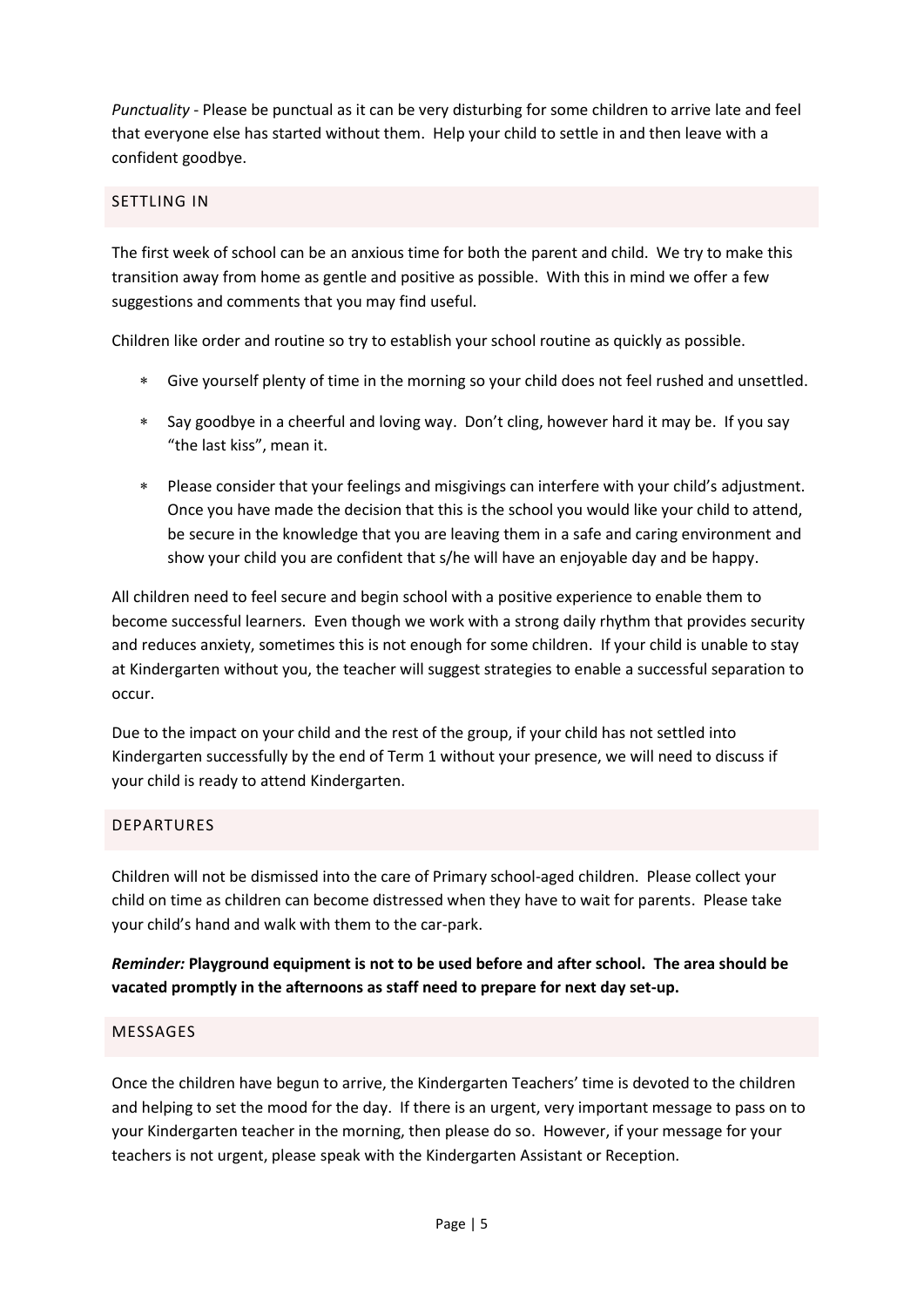Teachers are available for appointments and these can be made with the office. Please read the newsletter to keep up to date with what is happening in the Kindergarten – you will find an "Early Childhood Chatter" section as well as the calendar of upcoming events. Please also check the Kindergarten notice boards regularly. Your Class Carer is also a great source of information.

Messages can be left at the School Office on 92954787. Absentees can be e-mailed to [welcome@silvertree.wa.edu.au](mailto:welcome@silvertree.wa.edu.au) or reported via the Schoolzine App.

# <span id="page-5-0"></span>**TELEVISION, MEDIA & THE YOUNG CHILD**

It is our expectation that in keeping with the school's low-technology ethos, that NO television is watched during the week.

Within Steiner Education, it is the imagination that provides the foundation for learning and growth. It is within the first seven years that children learn so much. They learn to walk, to speak, and experience the awakening of thinking as they grow from being babies to infants. Through play, children develop their knowledge of the way the world works, their relationships to others, their physical control and their imagination. Within Steiner Education, play is considered the 'child's work' whereby the 'learning processes' occur naturally.

Children learn best through imitating other children and the adults around them.

Television watching places children into an unnatural passive state in which they are deprived of their true work, which is their play.

The presence of the television and other media in a child's life is often clearly seen in the children's play during the Kindergarten school years. The strong influence it has upon little children is visible in many ways. The child may speak in the tone of a certain character or machine. The child may seem "stuck" in their ideas of play e.g. imitating super heroes, monsters or Disney characters.

Current research shows that television watching adversely affects children's thinking, speaking, imagination, senses, physique, feelings and behaviour. Television watching itself affects child development regardless of the program content. There are many well-documented studies demonstrating the effects of television on children. For example hyperactivity and lack of attention span or inability to complete tasks. Perhaps the greatest cost is the dimming effect it has on the child's wonderful imagination.

To provide consistency between home and school, we encourage you to explore alternatives to television viewing such as meaningful activities that positively contribute to family life (cooking, washing dishes, and gardening etc). The teachers would be happy to share ideas or suggest other alternatives. Books on this subject is available in the parent library located in Reception School and articles and recent research is available from the Kindergarten teachers.

# <span id="page-5-1"></span>COMPUTER USE & DVDS

Our views of the effects of television on the young child also extend to screen times, watching DVDs and playing computer games.

We recommend the following TED talk in relation to children and media: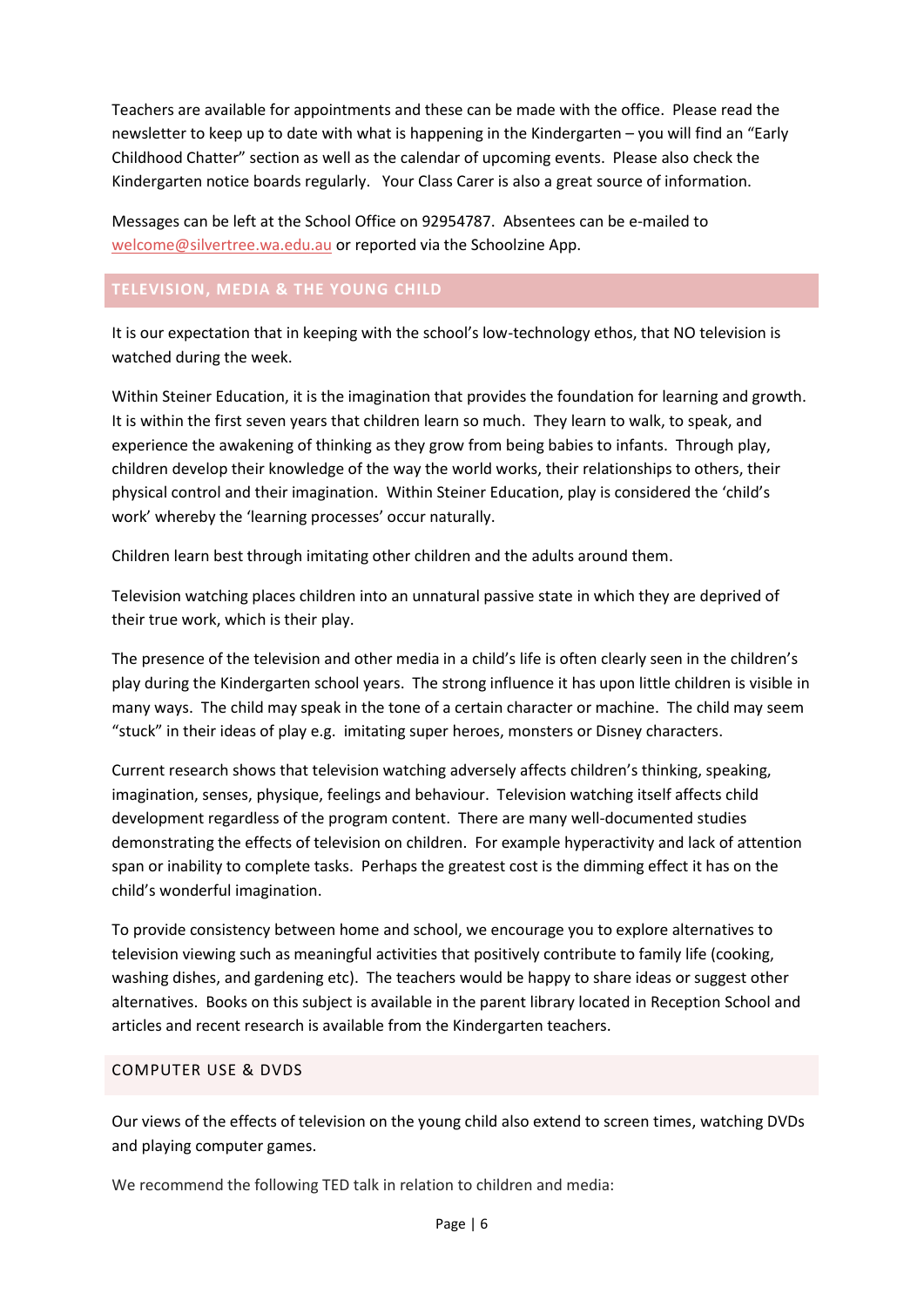# [https://www.youtube.com/watch?v=BoT7qH\\_uVNo](https://www.youtube.com/watch?v=BoT7qH_uVNo)

Useful websites can be found at:

Australian Council on Children and the Media:<http://childrenandmedia.org.au/>

Screen Free Parenting[: http://www.screenfreeparenting.com/](http://www.screenfreeparenting.com/)

Happy Families – Dr Justin Coulson - <https://www.happyfamilies.com.au/>

Maggie Dent - [https://www.maggiedent.com](https://www.maggiedent.com/)

# <span id="page-6-0"></span>**MORE ABOUT LIFE WITHIN THE KINDERGARTEN ROOMS**

*"If a child has been able to play, to give up his whole living being to the world around him, he will be able to, in the serious tasks of later life, devote himself with confidence and power to the service of the world."* **Rudolf Steiner**

# <span id="page-6-1"></span>RHYTHM

Children flourish when their daily activities are arranged rhythmically to reflect the natural order of life. Our program is organised with a sense of "breathing in" and "breathing out", concentration and relaxation, individual and whole group experiences.

Each day has its own 'rhythm' that occurs within a weekly rhythm. The weekly rhythm finds its place within the larger rhythm of the year, and as such, we change our songs and rhymes and our eating menus to reflect these seasonal changes.

Each day has its own special activity, such as painting. This repetition allows for the development of a secure and nurturing atmosphere.

Just as children are nourished at school by the rhythm of each day, we encourage parents to establish set meal times and bed-time routines at home. Establishment of these rhythms provides stability and security for children in an otherwise busy world.

As difficult as it is in these modern times to establish routines, it is important for young children to go to bed at the same time every night. We recommend that this be no later than 7pm. Please feel free to contact your teacher if you would like some ideas for making this transition a successful one for parent and child.

# <span id="page-6-2"></span>FOOD

As we endeavour to provide a nurturing environment for the children, we also purchase and prepare foods of a high nutritional standard. Grains in the kindergarten are organic and fruit and vegetables are as far as possible organic, spray-free and or locally produced.

Special needs are considered. If your child has allergies, please speak to your teacher with details. Due to the increasing prevalence of severe allergic reactions to peanuts, children must not bring any peanuts or peanut products (e.g. peanut butter) in their lunches.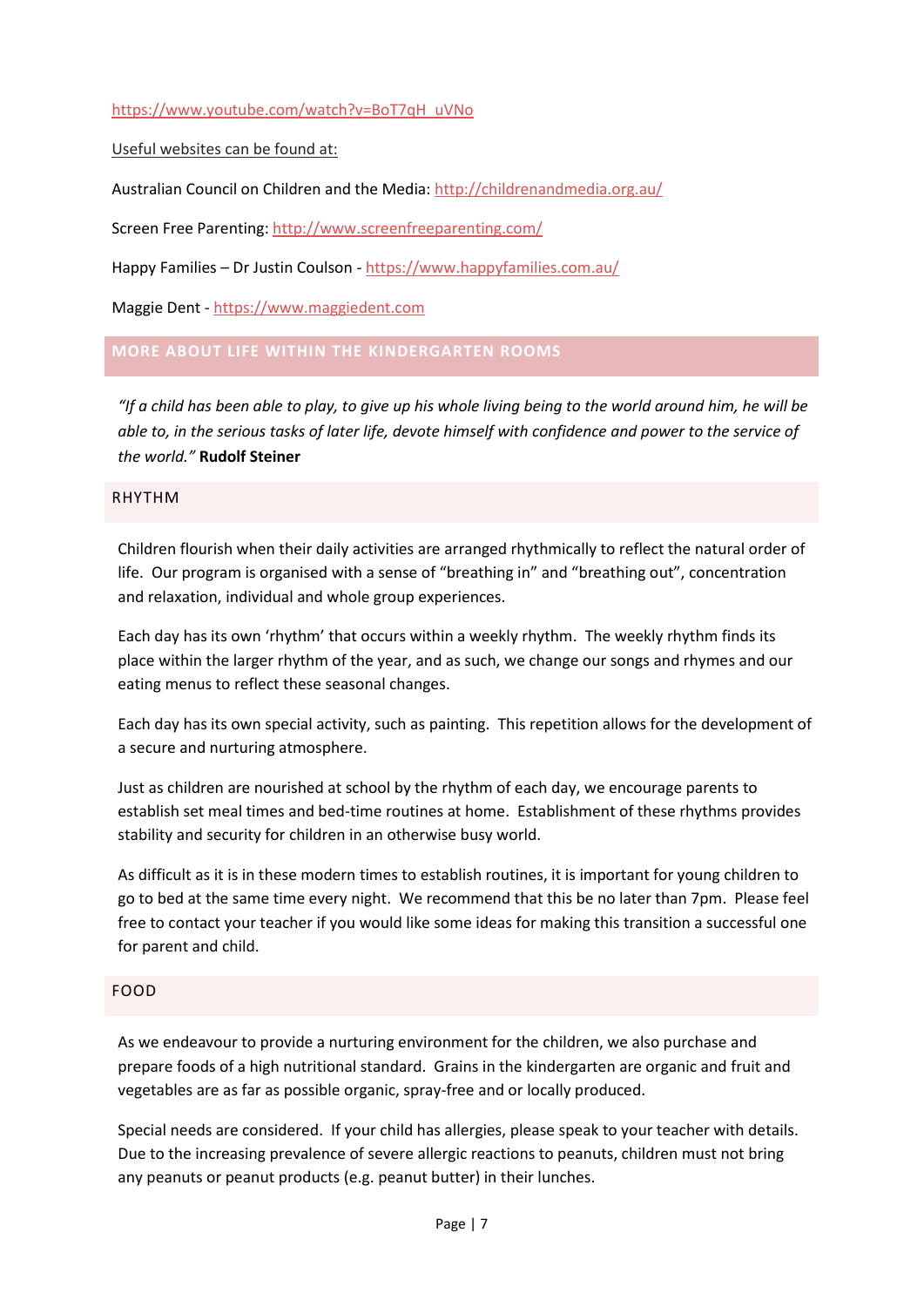- *Morning tea:* The Assistant and the children prepare this meal each day according to a weekly rhythm. The children do not need to bring anything from home for morning tea. The cost of this is already covered in the school fees.
- *Lunch for Rainbow (K6) & Kindy Care children:* We encourage nutritious food from home. Wholemeal sandwiches, salads and fresh fruit are encouraged. Occasional home-baked treats are fine – as these are much healthier alternatives to "packaged treats" that you buy at a supermarket. We are a Waste-Wise school so we ask that no packaging is brought in lunch boxes. Instead of packing small pot-yoghurts, please buy a big pot and dispense into re-useable containers. Every possible reduction in plastic waste helps our environment. We have an array of alternatives to using plastic wrap available for purchase in the School Shop.

Muesli bars, fruit straps, roll ups, flavoured yoghurts and biscuits are high in sugar and considered **not suitable** for school lunches. No lollies, potato chips, or chocolate treats please. Any packaged and processed foods will be returned home unopened.

As rainwater is readily available at school, fruit juices are unnecessary. Children are reminded to drink water regularly particularly during the summer months. Children require zippered and insulated lunch bags to store sealed lunchboxes in. We have some available for purchase in the School Shop. These keep the children's food fresh and ant-free.

# <span id="page-7-0"></span>HEALTH

The teachers take a special interest in your child's wellbeing. A nutritious diet contributes to wellbeing. It is normal however for children to experience illness as they grow. As parents, you know best when your child shows symptoms of illness. The lively school environment is often very demanding and beyond the capacity of a child who is unwell.

For fever, vomiting and diarrhea a rest day after they have recovered is necessary. The young child often appears well after illness, however, the body still needs full recovery. Please allow your child at least one full day of rest at home after illness in a quiet, restful environment until they are fully recovered.

Many childhood illnesses are contagious. Teachers must be informed if your child has contracted such an illness so the parent community can be notified. More information can be found in the *School Handbook*.

In an emergency, we will use the information you have provided regarding contact numbers, doctor's details and specific instructions. It is essential that all contact details are kept updated in case of emergencies.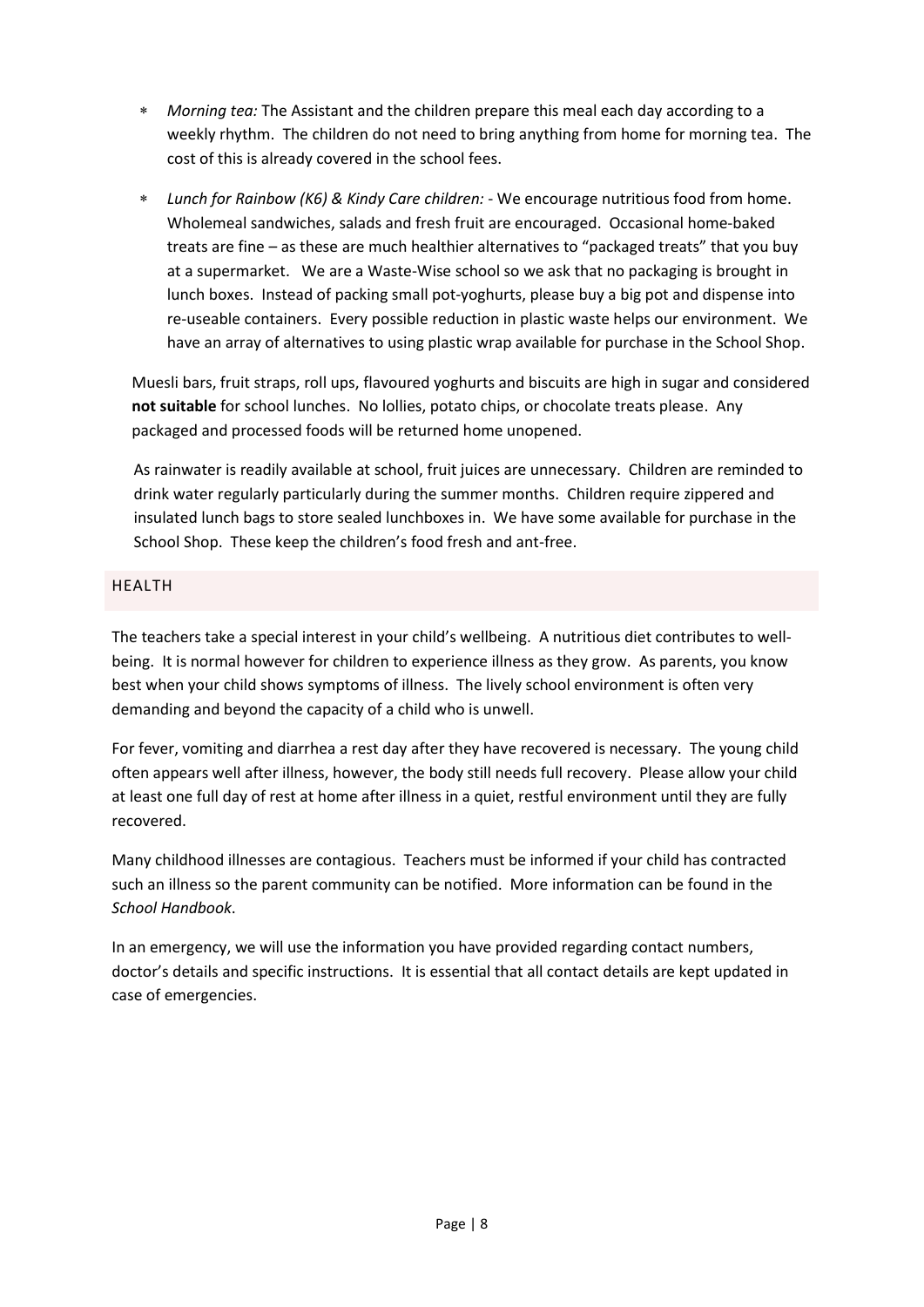# <span id="page-8-0"></span>PERSONAL HYGIENE

In the interests of personal hygiene all children starting Kindergarten must be toilet trained. This means that children must be able to recognise when and where to go to the toilet and be able to manage on their own.

As with all young children, accidents do occur occasionally. If these occur more than once a week a request may be made for the child to be kept at home until the child is ready to return.

# <span id="page-8-1"></span>TOYS

# **Home toys and books are not required at school and are best left at home.**

To enhance the child's natural sense of wonder and curiosity "special treasures" from nature are welcomed for our nature tables. Shells, feathers, nests, flowers, crystals etc awaken us to the changing seasons connecting the children to the beauty of their natural environment. Children are encouraged to bring in any beautiful treasures from nature, for us to admire together and display.

# <span id="page-8-2"></span>CHILDREN'S WORK

Within the curriculum emphasis is placed on the process rather than the end product. Therefore, throughout the year the children's artwork is collected and kept in a portfolio. This will be given to the children at the end of year. The children's work (craft, drawing, paintings) is often shared at parent teacher nights or parents may view them by asking the teacher.

Written reports are provided for Rainbow children twice a year. We ask that parents do not share or discuss these with their child. Please see the School Handbook for further information.

# <span id="page-8-3"></span>BEHAVIOUR

We strive to understand the nature of the young child and create a program that provides the security of a daily rhythm, an ordered environment and an appropriate balance of activities. These fundamental principles assist in promoting positive behaviour.

If however, we notice that your child's behaviour is not appropriate for kindergarten, we will use creative strategies to redirect the child. For example, they might spend some time helping one of the adults with a task, until they are ready to rejoin the group. Teachers reinforce ways of resolving issues among children by modelling positive examples of expected behaviour. Children are offered alternative activities when engaged in disruptive play.

If difficulties persist, a teacher may request an interview with the parents. Together the adults can then re-assess the situation to find ways for the child to express themselves in more socially appropriate ways. Please refer to the school's *Discipline Policy.*

Most importantly, good communication amongst adults is the most helpful approach for the children during these formative years. Parents can also be of assistance by sharing with their child's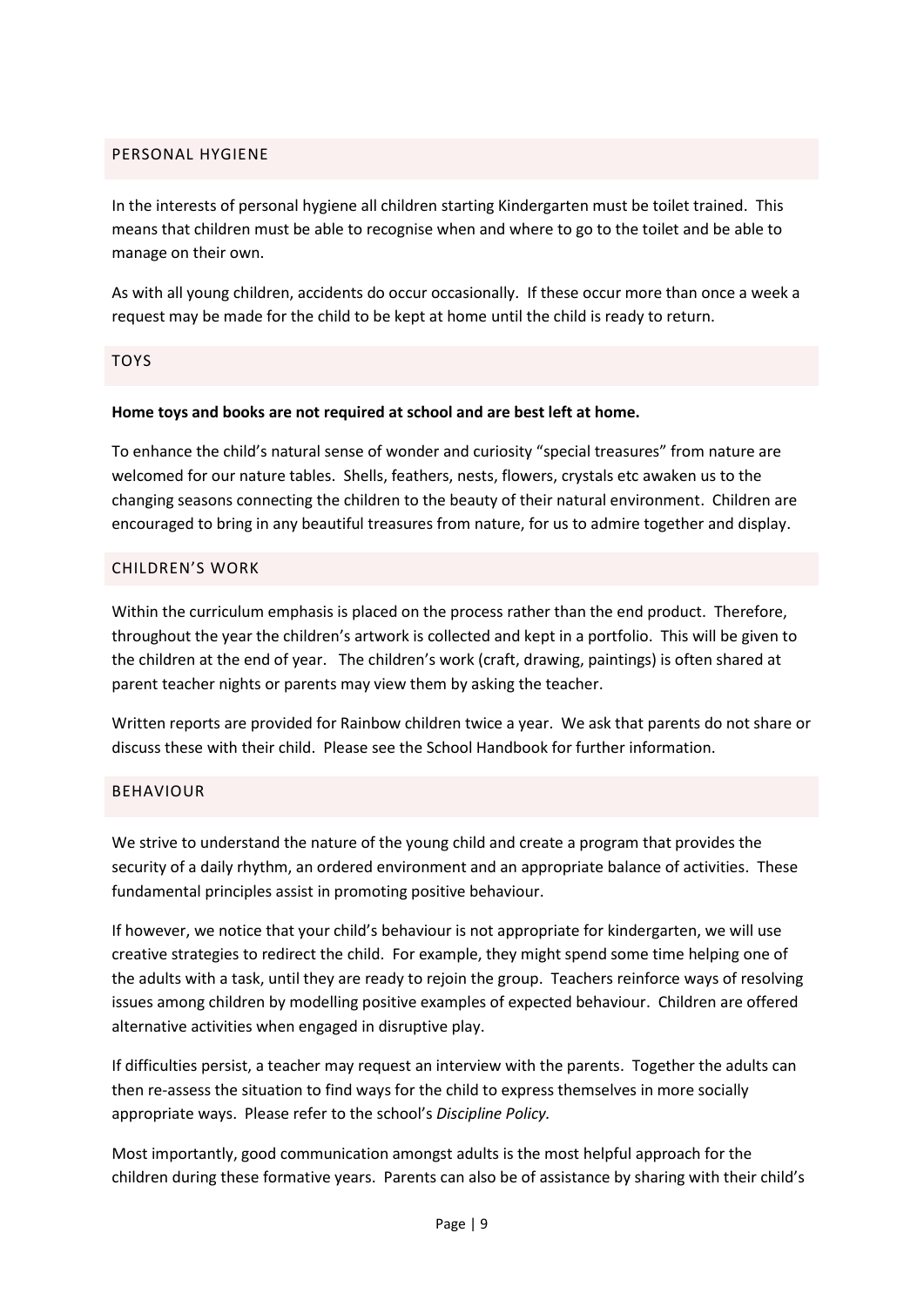teacher any changes at home (e.g. moving house, pet has died) that may result in unusual behaviour from their child. In cases of on-going disruptive behavior, parents may be requested to collect their child from school.

# <span id="page-9-0"></span>**PARENT PARTICIPATION**

#### <span id="page-9-1"></span>BIRTHDAY CELEBRATIONS

The birthday celebration is a memorable occasion for your child and will be acknowledged at kindergarten with a birthday celebration which we invite parents to come along to. Please contact your child's teacher the week prior if they have not yet set a date for the birthday celebration with you.

#### <span id="page-9-2"></span>NATURE TABLE

Each room has a Nature Table that changes with the seasons, bringing a way for the children to note these natural changes. A small table or display space can be created at home with nature's treasures gathered from walks or outings.

# <span id="page-9-3"></span>PARENT PARTICIPATION SCHEME

All parents of students at The Silver Tree are expected to participate in various projects at the school. The Parent Participation scheme is mandatory for every Silver Tree family, comprising of 10 hours per semester of voluntary participation.

Busy bees are held on the last Saturday of every holiday. There is an understanding that if parents are not available on that particular day they will make a point of finding another job to do at a time that suits them. If you are unable to participate in busy bees yoou may have a skill which is very valuable to the school – please remember to tell us about it!

PPS hours can be recorded via the Schoolzine App or website.

# <span id="page-9-4"></span>KINDERGARTEN ROSTER

Help from parents is required each day in the Kindergarten. Please check the Kindergarten noticeboards for the roster and nominate a time you would like to participate in this support. In summer, we also appreciate help with watering the gardens. Of course, this time does go towards your PPS hours.

#### <span id="page-9-5"></span>BUSY BEES

On the last weekend of each holiday a Busy Bee is held. All parents are invited to participate and assist with improvement projects. The work includes: gardening, painting, tidying the grounds, minor landscaping and other improvement tasks. This is a good way to meet other families outside of school hours and complete your Parent Participation Hours. An e-mail will be sent to parents in the holiday with details of the busy bee.

# <span id="page-9-6"></span>**PARENT EDUCATION**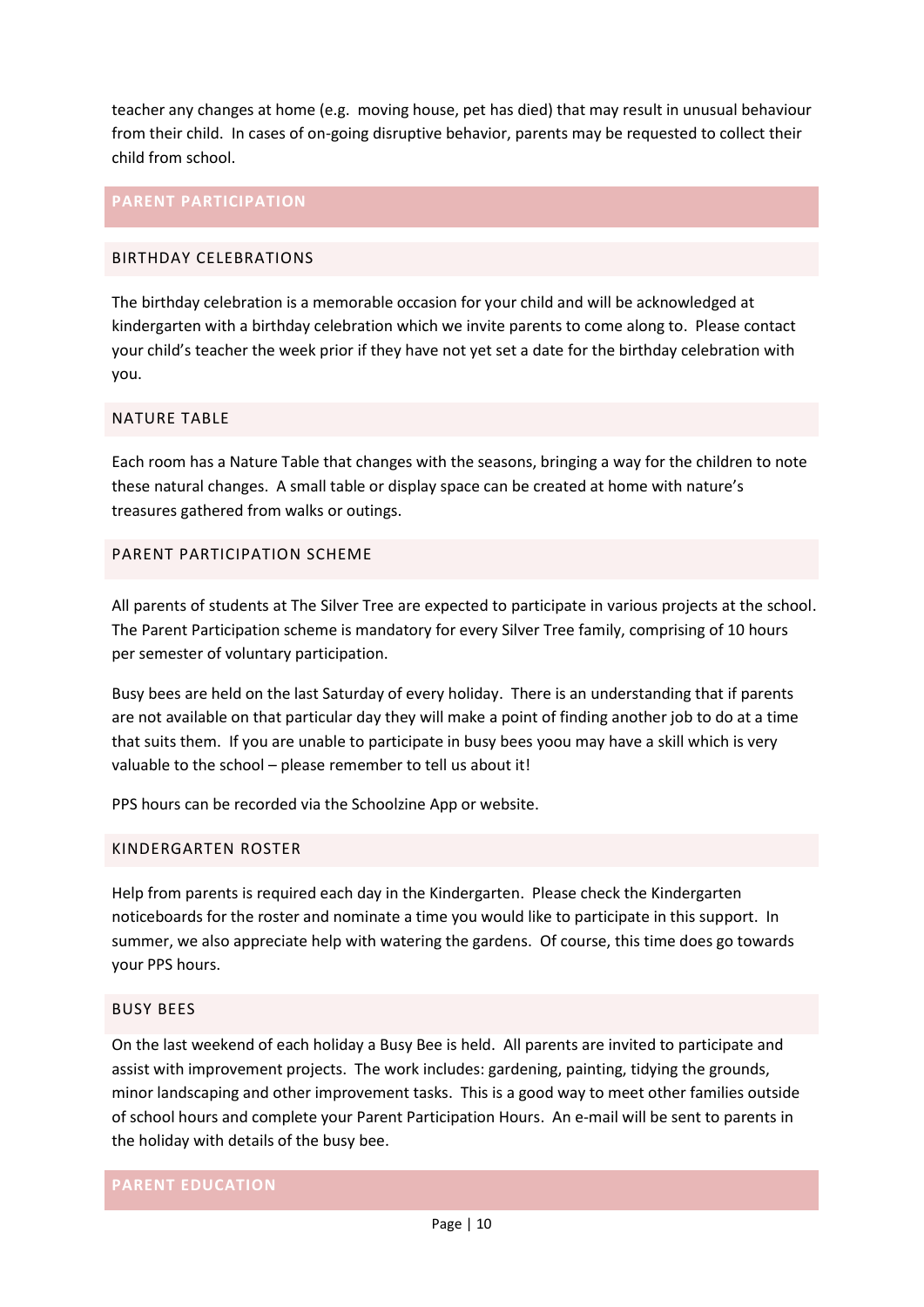# <span id="page-10-0"></span>RESOURCES FOR PARENTS – LEARNING ABOUT CHILD DEVELOPMENT

Suggested reading on Parenting and Steiner Education. You are welcome to borrow books from the parent library in Reception.

- You Are Your Child's First Teacher *Rahmina Baldwin*
- Work & Play in Early Childhood *Freya Jaffke*
- The Genius of Play *Sally Jenkinson*
- The Challenge of the Will *Margaret Meyerkort*
- Storytelling with Children *Nancy Mellon*
- The Hurried Child *David Elkind*
- The Waldorf Parenting Handbook *Cois Cusick*
- Free to Learn *Lynne Oldfield*
- Ready to Learn *Martyn Rawson & Michael Ros*
- Beyond the Rainbow Bridge *B Patterson and P Bradley*

**Further general information and resources about Steiner Education can be found at:**  <http://www.steinereducation.edu.au/>

# <span id="page-10-1"></span>PARENT EDUCATION TALKS AND WORKSHOPS

To help parents grow in their understanding of what Steiner Education offers to both children and adults, talks and workshops are held throughout the year. These are always informative, thought provoking and life-enriching. Check the school newsletter for meeting dates and venues.

We welcome you and your family to the Silver Tree Community and we warmly encourage you to please speak to your Teacher, Teaching Assistant or the Office to clarify any questions you may have.